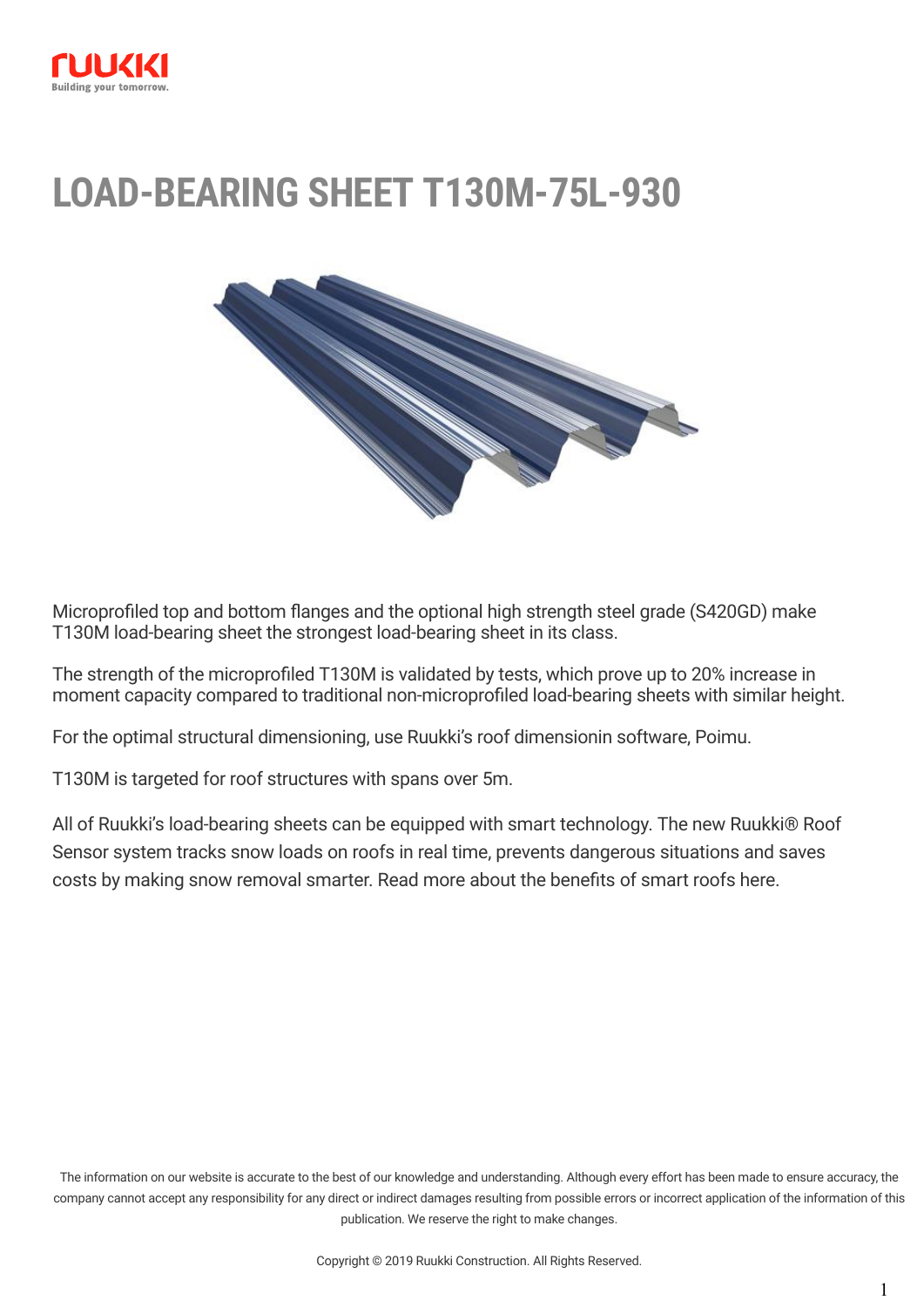## **PROPERTIES**



| <b>Model name</b>      | Load-Bearing Sheet T130M-75L-930                                                         |
|------------------------|------------------------------------------------------------------------------------------|
| <b>Product code</b>    | T130M-75L-930                                                                            |
| <b>Height</b>          | 130 mm                                                                                   |
| <b>Width of valley</b> | 75 mm                                                                                    |
| Width of crown         | 111 mm                                                                                   |
| <b>Effective width</b> | 930 mm                                                                                   |
| <b>Minimum length</b>  | 800 mm                                                                                   |
| <b>Maximum Length</b>  | 18300 mm                                                                                 |
| <b>Typical Span</b>    | >5 m                                                                                     |
| <b>Quality control</b> | Factory production control according to EN 1090-1<br>and EN 1090-4                       |
| <b>Tolerances</b>      | Dimensions and shape according to EN 1090-4,<br>material thickness according to EN 10143 |
| <b>CE Marking</b>      | EN1090-1                                                                                 |
| <b>Execution class</b> | EXC1, EXC2, EXC3                                                                         |

## **MATERIALS**

| Material       | Steel grade |                | Surface   | Corrosion                     | Corrosion |                                    |
|----------------|-------------|----------------|-----------|-------------------------------|-----------|------------------------------------|
| thickness (mm) |             | Zinc $(q/m^2)$ | treatment | class interior class exterior |           | Colours Weight ( $\text{kg/m}^2$ ) |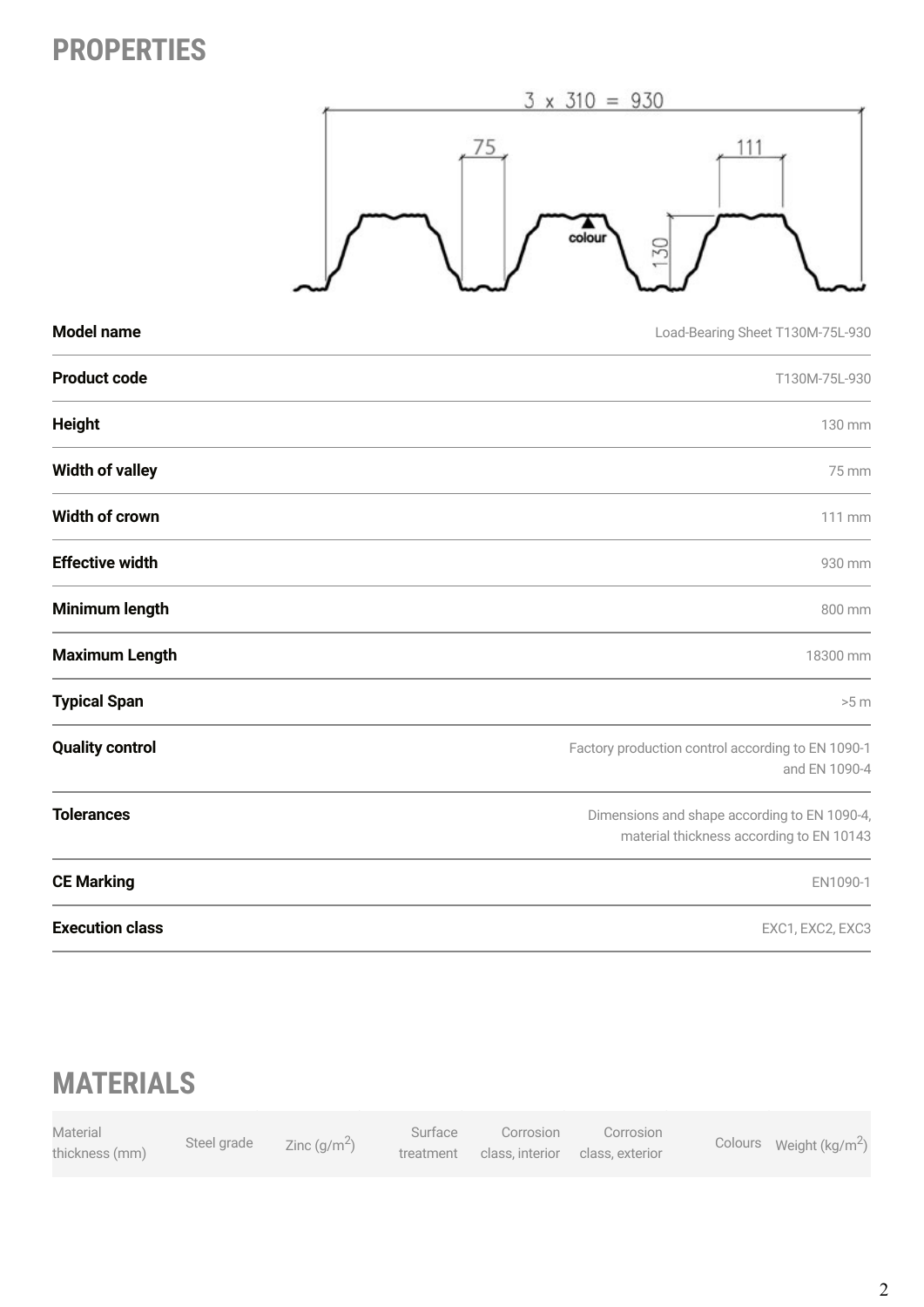| 0.7     | S350 | Z275 | Galvanized         | C2             |                |                          | 8.86  |
|---------|------|------|--------------------|----------------|----------------|--------------------------|-------|
| $0.7\,$ | S350 | Z100 | Polyester 15       | C <sub>2</sub> | $\overline{a}$ | <b>RR20</b>              | 8.86  |
| 0.7     | S350 | Z275 | Polyester 25       | C <sub>3</sub> | C <sub>3</sub> | <b>RR20</b>              | 8.86  |
| 0.8     | S350 | Z275 | Polyester 25       | C <sub>3</sub> | C <sub>3</sub> | <b>RR33</b>              | 10.13 |
| 0.8     | S350 | Z275 | Galvanized         | C2             |                | $\overline{a}$           | 10.13 |
| 0.8     | S350 | Z100 | Polyester 15       | C2             |                | <b>RR20</b>              | 10.13 |
| 0.9     | S350 | Z275 | Galvanized         | C2             |                | $\overline{a}$           | 11.40 |
| 0.9     | S350 | Z100 | Polyester 15       | C2             |                | <b>RR20</b>              | 11.40 |
| $1.0$   | S350 | Z275 | Galvanized         | C2             |                | $\overline{\phantom{a}}$ | 12.66 |
| 1.0     | S350 | Z100 | Polyester 15       | C2             |                | <b>RR20</b>              | 12.66 |
| 1.0     | S350 | Z275 | Polyester 25       | C <sub>3</sub> | C <sub>3</sub> | RR20, RR33               | 12.66 |
| 1.0     | S350 | Z275 | GreenCoat<br>Pural | C4             |                | <b>RR23</b>              | 12.66 |
| 1.2     | S350 | Z275 | Galvanized         | C2             |                | i,                       | 15.19 |
| 1.2     | S350 | Z100 | Polyester 15       | C2             |                | <b>RR20</b>              | 15.19 |
| 1.2     | S350 | Z275 | Polyester 25       | C <sub>3</sub> | C <sub>3</sub> | <b>RR33</b>              | 15.19 |
| 1.5     | S350 | Z275 | Galvanized         | C2             | $\overline{a}$ | $\label{eq:1}$           | 18.99 |
| 1.5     | S350 | Z100 | Polyester 15       | C2             | $\overline{a}$ | <b>RR20</b>              | 18.99 |

Note: The reverse sides of the colour coated sheets are painted as standard with 2-layer grey backside coating

## **PROTECTION AGAINST CORROSION**

| Environment                                                                                                                                                         | Coating                                                                                                     |
|---------------------------------------------------------------------------------------------------------------------------------------------------------------------|-------------------------------------------------------------------------------------------------------------|
| Interior applications in environments with corrosivity category C1,<br>C2 according to EN ISO 12944-2 standard and A1, A2 according to<br>EN 10169 standard         | Steel sheets with zinc coating of 100 g/m <sup>2</sup> and with polyester<br>coating SP 15, thickness 15 um |
| Interior applications in environments with corrosivity category C1,<br>C2, C3 according to EN ISO 12944-2 standard and A1, A2, A3<br>according to EN 10169 standard | Steel sheets with zinc coating of $275 g/m2$ and with polyester<br>coating SP 25, thickness 25 µm           |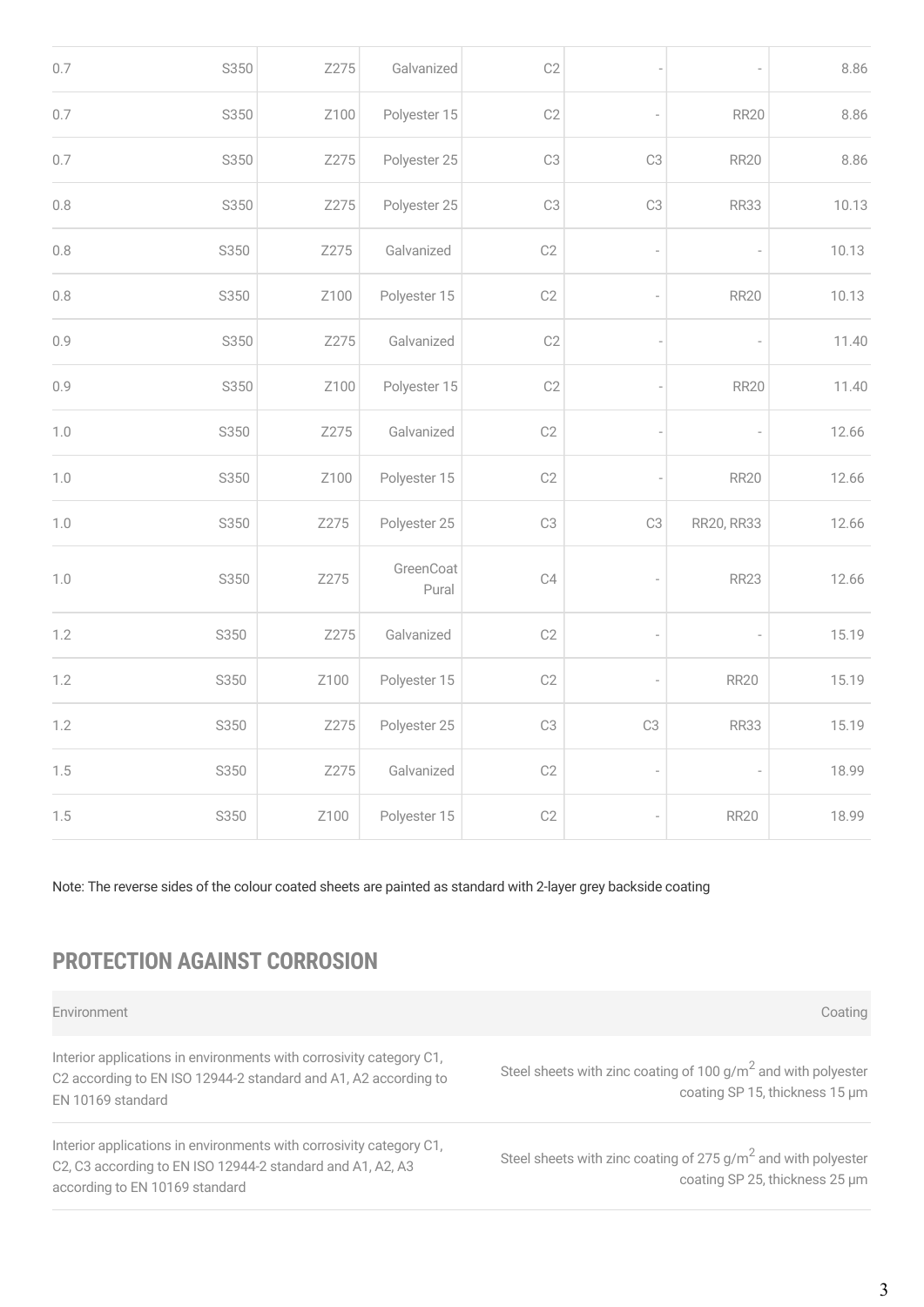## **PERFORATION PERFORATION**

Standard degree of perforation (within the area perforated) is 15%. Perforations are 3 mm in diameter and their arrangement is based on an equilateral triangle with a side of 7.4 mm.



*Perforation pattern Rv 3.0 - 7.4; degree of perforation = 15% within the area perforated.*

### **CORROSION RESISTANCE**

Perforated trapezoidal profiles ought to be applied in accordance with technical specifications draw up to comply with obligatory standards, building regulations and assembly instructions.

Due to requirement regarding corrosion resistance perforated steel sheets may be applied only indoors and as follows: Galvanized steel sheets with zinc coating 100 g/m<sup>2</sup> fand organic coating SP 15 (polyester 15 µm) or Galvanized steel sheets with zinc coating 275 g/m<sup>2</sup> fand organic coating SP 25 (polyester 25 µm) - in corroding medium C1 and C2 as per EN ISO 12944.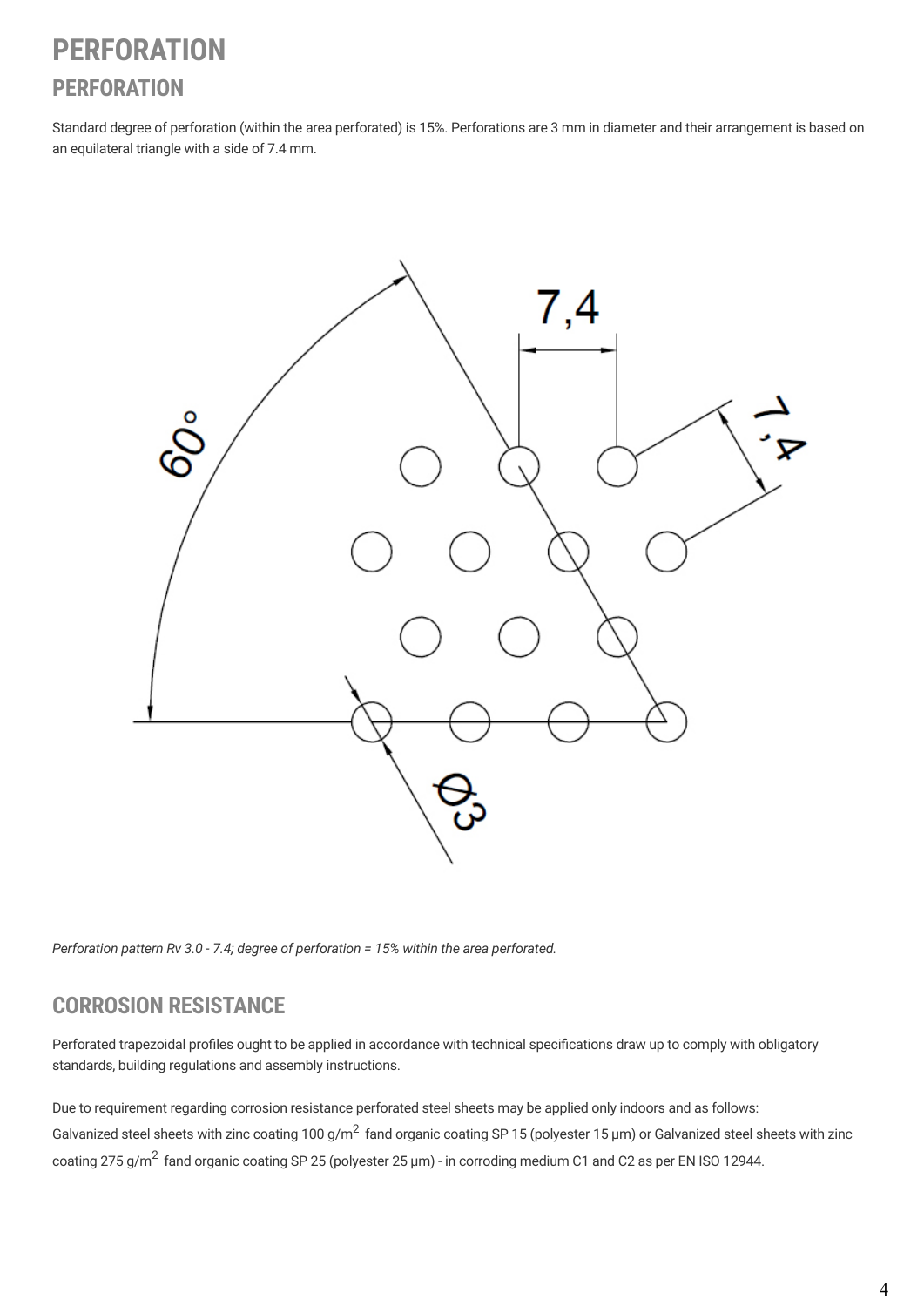## **LOAD BEARING PROFILE APPLICATION**

Load bearing profiles are usually applied in multi layer roofing constructions. Web perforation leads to decreased strength parameters in the case of load bearing trapezoidal sheets. Use of Poimu software is recommended when determining the load capacity of perforated profiles: this software enables trapezoidal sheets within a structure to be dimensioned and optimized. For more information on Poimu visit software center and [download Poimu](http://software.ruukki.com/PublishedService?file=page&pageID=9&itemcode=1-1-3-1).

Sound absorption is similar to all profiles. However, small differences in sound insulation may occur dependent on profile height.

## **LOW PROFILE APPLICATION**

Acoustic profiled sheets have their whole surface perforated uniformly and are applied as interior facings of multi layer wall constructions and ceilings. They are characterized by a high sound insulation coefficient (150 - 4000 Hz). Application of perforated trapezoidal profiles results in improved acoustic conditions in such buildings as canteens and sports or production halls. Regulation of reverberation time is also possible through application of an appropriate quantity of perforated sheets in ration to non-perforated sheets.

## **ACOUSTIC ABSORPTION COEFFICIENT, ABSORPTION CLASS**

Acoustic absorption coefficient α<sub>s</sub> was determined on the basis of ISO 354:2003. Absorption class was determined on the basis of EN 11654:1997.

Tables 1 - 3 present acoustic absorption coefficients and absorption class for the relevant trapezoidal profiles and a construction corresponding to them. Specimens are names according to trapezoidal profile.

## **TABLE 1. ABSORPTION COEFFICIENT AND CLASS FOR CONSTRUCTION**

#### Absorption coefficient at octave bands

| Specimen                                                                      | 63 Hz | 125 Hz | 250 Hz | 500 Hz | 1000 Hz | 2000 Hz | 4000 Hz | Absorption<br>class |
|-------------------------------------------------------------------------------|-------|--------|--------|--------|---------|---------|---------|---------------------|
| <b>T20</b><br>- vapour<br>barrier<br>- rock wool<br>100mm<br>$-100$ kg/m $^3$ | 0.22  | 0.70   | 0.89   | 0.85   | 0.79    | 0.45    | 0.18    | $\mathsf D$         |
| T45<br>- vapour<br>barrier<br>- rock wool<br>100mm<br>$-100$ kg/m $^3$        | 0.25  | 0.73   | 0.93   | 0.89   | 0.84    | 0.48    | 0.18    | $\mathsf D$         |
| T130<br>- vapour<br>barrier<br>- rock wool                                    | 0.29  | 0.85   | 0.98   | 0.86   | 0.35    | 0.21    | 0.09    | $\mathsf{E}% _{0}$  |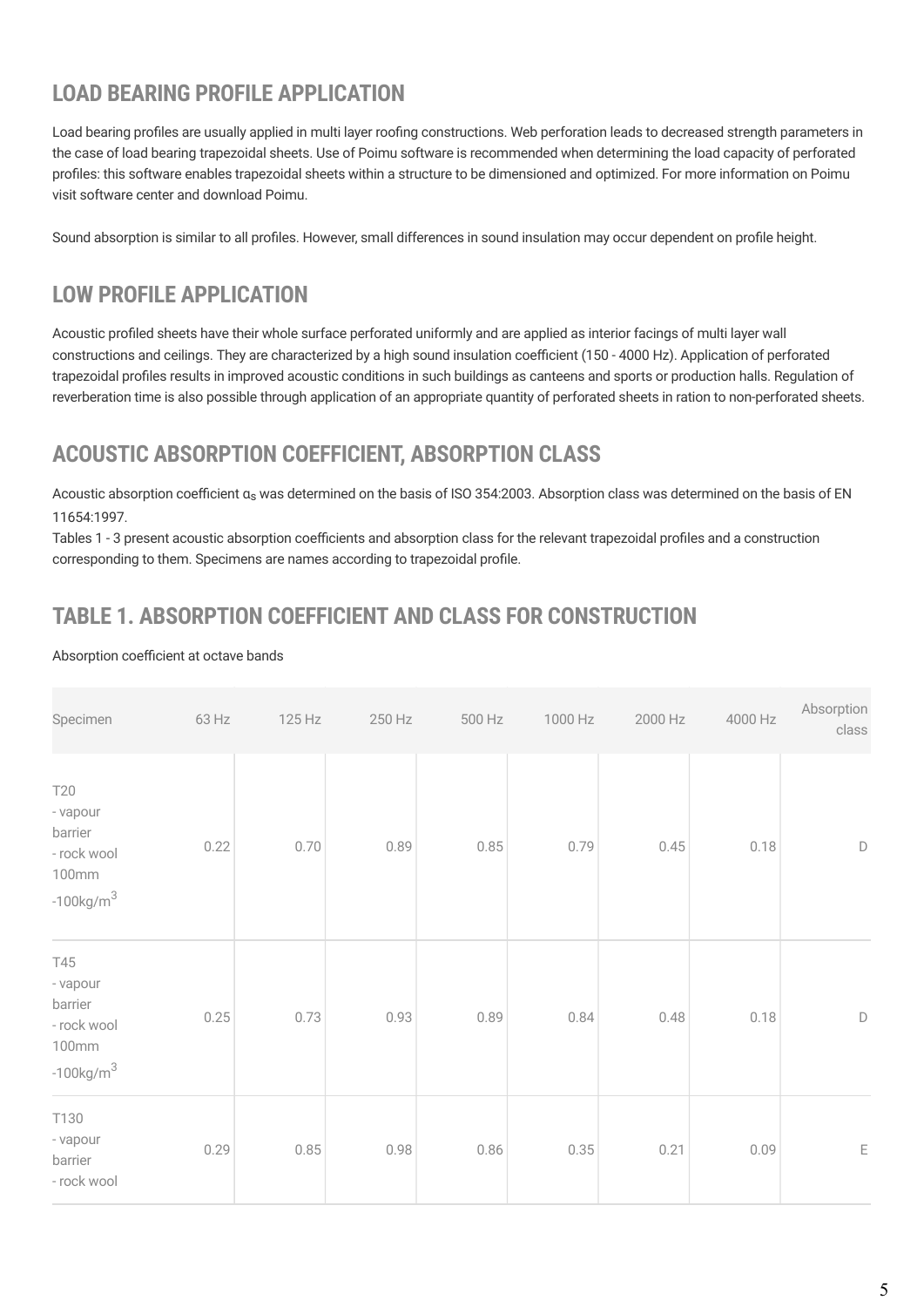| 100mm<br>$-100$ kg/m $^3$                                                       |      |      |      |      |      |      |   |
|---------------------------------------------------------------------------------|------|------|------|------|------|------|---|
| T153<br>- vapour<br>barrier<br>0.28<br>- rock wool<br>100mm<br>$-100$ kg/m $^3$ | 0.83 | 0.97 | 0.85 | 0.41 | 0.22 | 0.08 | Е |

## **TABLE 2. ABSORPTION COEFFICIENT AND CLASS FOR CONSTRUCTION**

#### Absorption coefficient at octave bands

| Specimen                                                                                                                         | 63 Hz | 125 Hz | 250 Hz | 500 Hz | 1000 Hz | 2000 Hz | 4000 Hz | Absorption<br>class |
|----------------------------------------------------------------------------------------------------------------------------------|-------|--------|--------|--------|---------|---------|---------|---------------------|
| <b>T20</b><br>- rock wool<br>100mm<br>$-100$ kg/m $^{3}$                                                                         | 0.18  | 0.74   | 0.94   | 0.92   | 0.93    | 0.94    | 0.82    | $\mathbb A$         |
| <b>T20</b><br>- sound<br>absorbing<br>mat 120g/m <sup>3</sup><br>- vapour<br>barrier<br>- rock wool<br>100mm<br>$-100$ kg/m $^3$ | 0.20  | 0.63   | 0.82   | 0.84   | 0.88    | 0.70    | 0.46    | $\mathbb{C}$        |
| T153<br>- rock wool<br>100mm<br>$-100$ kg/m $^{3}$                                                                               | 0.23  | 0.63   | 0.82   | 0.84   | 0.88    | 0.70    | 0.46    | $\mathbb{C}$        |
| T153<br>- sound<br>absorbing<br>mat $120$ g/m $^3$<br>- vapour<br>barrier<br>- rock wool<br>100mm<br>$-100$ kg/m $^{3}$          | 0.24  | 0.80   | 0.97   | 0.86   | 0.49    | 0.30    | 0.20    | $\mathsf D$         |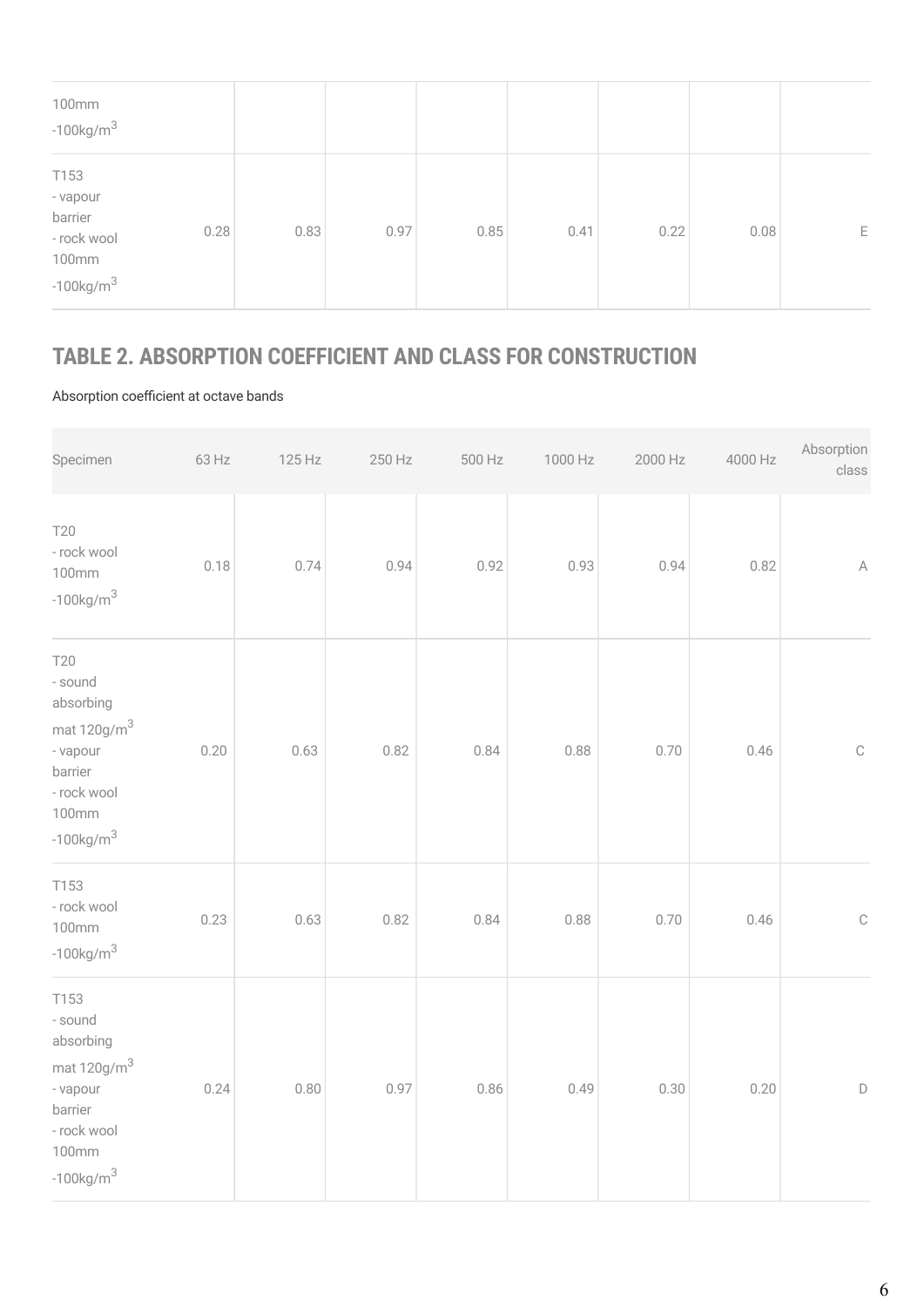| T153<br>- sound<br>absorbing                                           |      |      |      |      |      |      |   |
|------------------------------------------------------------------------|------|------|------|------|------|------|---|
| mat $120$ g/m $^3$<br>- sound<br>absorbing<br>0.05                     | 0.20 | 0.54 | 0.79 | 0.44 | 0.31 | 0.24 | D |
| mat $120$ g/m $^3$<br>- vapour<br>barrier<br>$-$ EPS 60S<br>Roof 100mm |      |      |      |      |      |      |   |

### **TABLE 3. ABSORPTION COEFFICIENT AND CLASS FOR CONSTRUCTION**

#### Absorption coefficient at octave bands

| Specimen                                                                                                                 | 63 Hz | 125 Hz | 250 Hz | 500 Hz | 1000 Hz | 2000 Hz | 4000 Hz | Absorption<br>class |
|--------------------------------------------------------------------------------------------------------------------------|-------|--------|--------|--------|---------|---------|---------|---------------------|
| T153<br>- rock wool<br>50mm-150kg/<br>m <sup>3</sup><br>- vapour<br>barrier<br>- rock wool<br>50mm<br>$-110$ kg/m $^{3}$ | 0.20  | 0.69   | 0.79   | 0.77   | 0.45    | 0.29    | 0.26    | D                   |

## **MATERIAL CHARACTERISTICS FOR SPECIMEN LAYERS**

- Ruukki trapezoidal profile
- Vapour barrier (0.25mm, 170g/m<sup>2</sup>)
- Mineral wool description given for every specimen in the tables
- EPS 60S Roof  $(15\text{kg/m}^3)$

## **INTRODUCTION TO RUUKKI ROOF SENSOR SYSTEM ROOF SENSOR**

The purpose and aim of the Ruukki® Roof Sensor System is to measure and visualize the snow load on roofs constructed with Ruukki load bearing sheets. The system provides valuable information for safety and management decisions concerning the building. It's accessory for all Ruukki load bearing sheets and is available for new and old roofs that have access to the lower surface of the sheeting. The system is easy to install and use and there is no need for further monthly service fees.

Following corner stones are needed in the system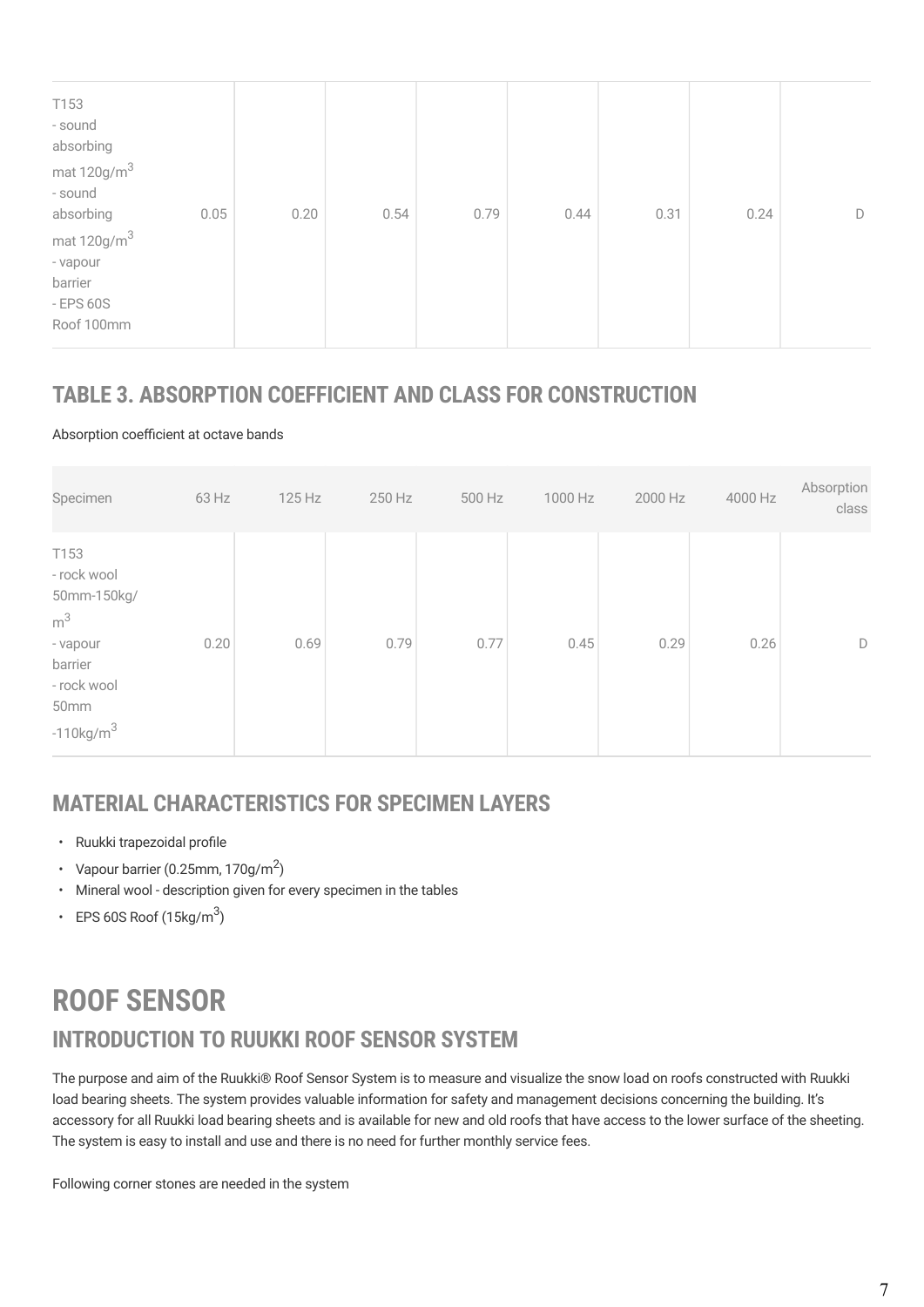- 1. In structural design, [Ruukki's POIMU roof dimensioning program](https://software.ruukki.com/PublishedService?file=page&pageID=9&itemcode=1-1-3-1) must be used
- 2. Ruukki Roof Sensors location must be defined by the structural designer and sensors appropriately fitted by the installer
- 3. The parameters needed in system configuration are defined in POIMU program

After the sensors installation and system configuration, the system gives warnings when designers defined characteristic snow load level have been reached. Further warnings will be given well before load bearing sheeting is approaching its ultimate capacity. Warnings are given by visual light on the roof level and through user interface in web pages in a local network.

### **DOCUMENTATION**



**02 APR, 2019** [Ruukki Roof Sensor users guide](https://cdn.ruukki.com/docs/default-source/b2b-documents/load-bearing-sheets/roof-sensor/ruukki_roof_sensor_users_guide_en.pdf?sfvrsn=42d3ab85_4) PDF, 218.54 KB



**02 APR, 2019** [Ruukki Roof Sensor installation instruction](https://cdn.ruukki.com/docs/default-source/b2b-documents/load-bearing-sheets/roof-sensor/ruukki-roof-sensor_installation_instruction_en_02042019.pdf?sfvrsn=63dcab85_14) PDF, 2.87 MB



**27 NOV, 2018** [Ruukki Roof Sensor infographic](https://cdn.ruukki.com/docs/default-source/b2b-documents/load-bearing-sheets/roof-sensor/ruukki_roof_sensor_infographic_en.pdf?sfvrsn=6817e685_12) PDF, 544.66 KB

**27 NOV, 2018** [Ruukki Roof Sensor positioning table](https://cdn.ruukki.com/docs/default-source/b2b-documents/load-bearing-sheets/roof-sensor/ruukki-roof-sensor-positioning-table.docx?sfvrsn=8916e685_16) DOCX, 94.76 KB

## **ACCESSORIES**

Accessories for load bearing sheets include e.g. flashings, fasteners, gaskets and sealing flanges. These accessories ensure fast assembly, fastening reliability, joint tightness.



**15 SEP, 2016** [Profiled sheets and purlins accessories](https://cdn.ruukki.com/docs/default-source/b2b-documents/load-bearing-sheets/en_profiled_sheets_and_purlins_accessories_11_2016-(1).pdf?sfvrsn=71e8f84_38) PDF, 4.80 MB

## **DESIGN TOOLS**

To make both architectural and structural design work easier, with accurate product information in 3D form, we offers a selection of CAD / BIM -objects and software tools, to be downloaded from the Software Toolbox portal.

### **READY MODELLED BIM OBJECTS**

[Download objects for ArchiCAD](https://software.ruukki.com/PublishedService?file=&pageID=3&action=view&groupID=330&OpenGroups=330) [Download objects for Revit](https://software.ruukki.com/PublishedService?file=&pageID=3&action=view&groupID=336&OpenGroups=336)

### **DIMENSIONING SOFTWARE POIMU**

We offer excellent dimensioning software, Poimu, which allows you to optimise product choice according to the Eurocode.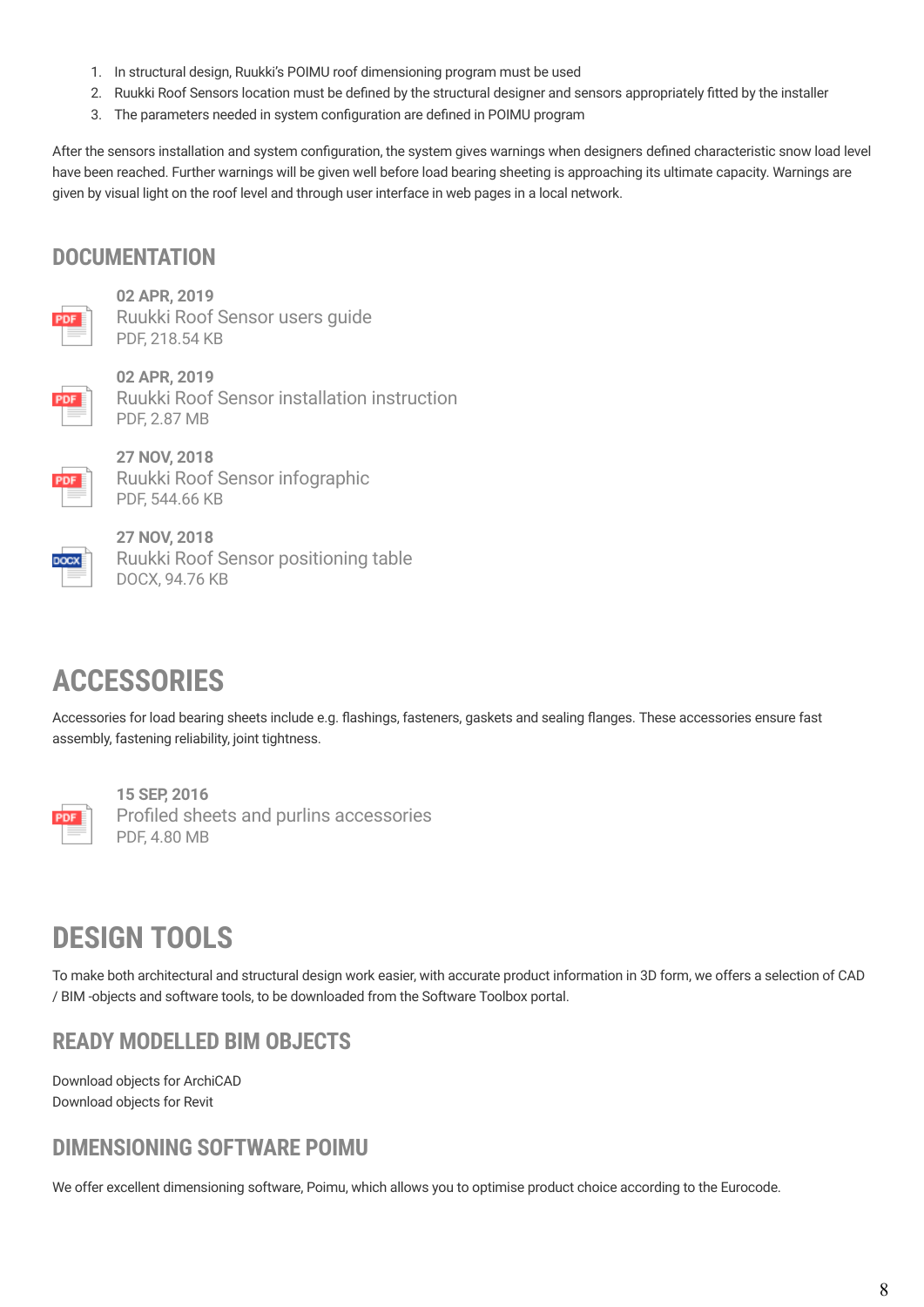Simply by defining some basic input data you can select a load-bearing sheet for their needs from Ruukki's selection. This quick optimisation tool covers 1-, 2-span and continuous structures and gives the exact solution as to what sheet should be used, as well as its length.

[Download Poimu](http://software.ruukki.com/PublishedService?file=page&pageID=9&itemcode=1-1-3-1)

### **DETAIL DRAWING (.DWG)**



**06 MAY, 2016** [Ruukki load-bearing sheet drawings](https://cdn.ruukki.com/docs/default-source/b2b-documents/load-bearing-sheets/load-bearing-sheets/ruukki-load-bearing-sheet-drawings.zip?sfvrsn=fd63f584_20) ZIP, 8.47 MB

### **DETAIL DRAWING (.PDF)**



**06 MAY, 2016** [Ruukki\\_load-bearing\\_sheet-drawings](https://cdn.ruukki.com/docs/default-source/b2b-documents/load-bearing-sheets/load-bearing-sheets/ruukki_load-bearing_sheet-drawings.pdf?sfvrsn=1463f584_20) PDF, 7.01 MB

## **ASSEMBLY INSTRUCTIONS INSTRUCTIONS**

Assembly instructions document includes information about:

- Packing
- Transportation and unloading
- Storing
- Assembling.



**06 MAY, 2016** [Ruukki-user-manual-for-lifting-tool](https://cdn.ruukki.com/docs/default-source/b2b-documents/load-bearing-sheets/load-bearing-sheets/ruukki-user-manual-for-lifting-tool.pdf?sfvrsn=7c63f584_16) PDF, 1.98 MB



**06 MAY, 2016** [Ruukki-load-bearing-sheet-anticondence-storage-instructions](https://cdn.ruukki.com/docs/default-source/b2b-documents/load-bearing-sheets/load-bearing-sheets/ruukki-load-bearing-sheet-anticondence-storage-instructions.pdf?sfvrsn=5863f584_18) PDF, 232.57 KB



**06 MAY, 2016** [Ruukki load-bearing profiled sheet installation instructions 11\\_2019](https://cdn.ruukki.com/docs/default-source/b2b-documents/load-bearing-sheets/load-bearing-sheets/ruukki-load-bearing-profiled-sheet-installation-instructions.pdf?sfvrsn=4a63f584_18) PDF, 902.88 KB



**06 MAY, 2016** [Ruukki-Safety\\_Anchor\\_Manual](https://cdn.ruukki.com/docs/default-source/b2b-documents/load-bearing-sheets/load-bearing-sheets/safety-anchor-instructions-for-use.pdf?sfvrsn=6e63f584_18) PDF, 374.81 KB

## **CERTIFICATES & APPROVALS**